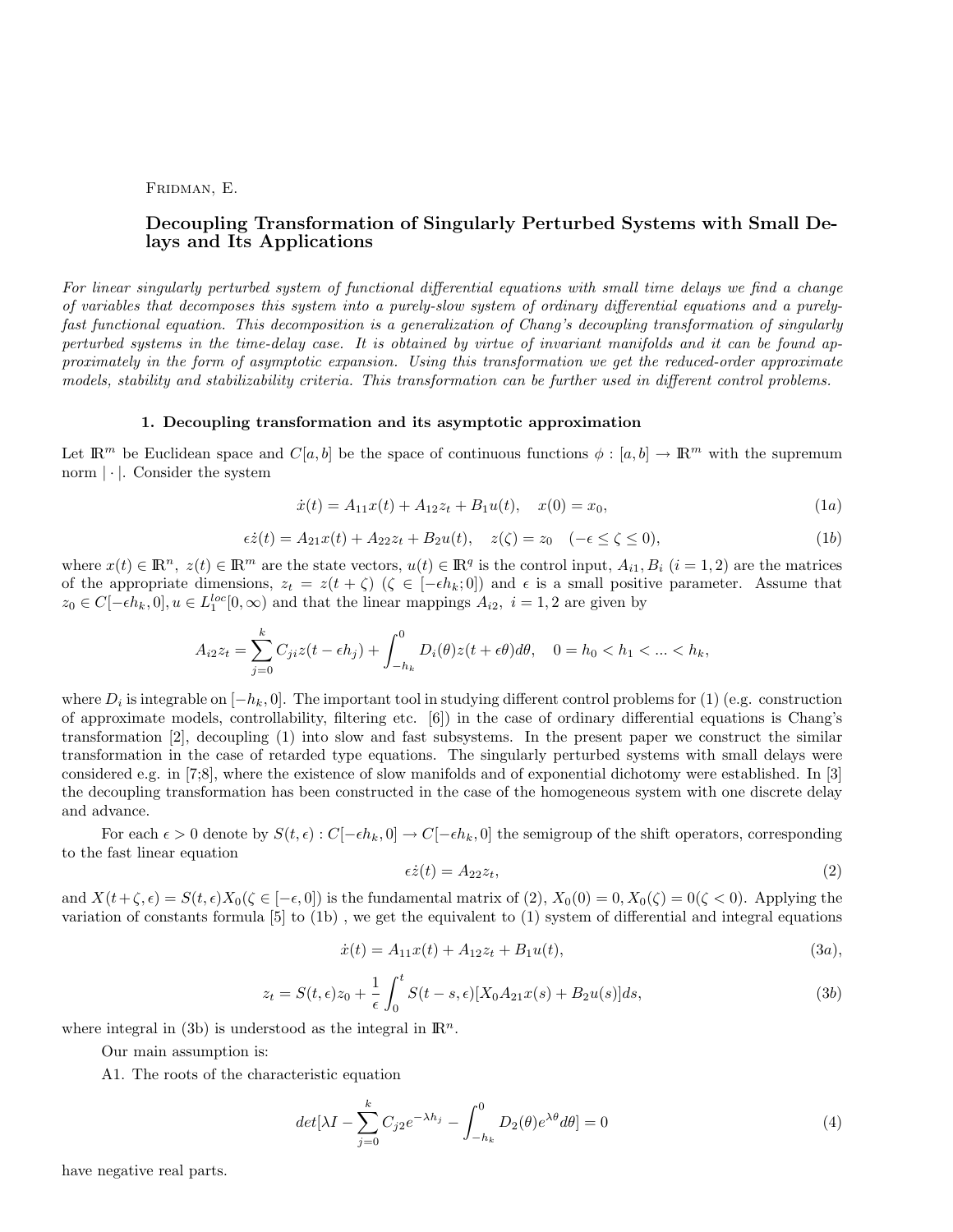Note that (4) corresponds to (2) written in the fast time  $\tau = t/\epsilon$ . Set  $t = \epsilon \tau$  in (2) to obtain  $S(t, \epsilon)z_0 =$  $S(\tau,1)\bar{z}_0$ ,  $z_0(\epsilon\theta) = \bar{z}_0(\theta,\epsilon)(\theta \in [-h_k,0])$ . Then under A1 the following inequality holds:

$$
|S(t,\epsilon)z_0|=|S(\tau,1)\bar{z}_0|\leq Ke^{-\frac{\alpha}{\epsilon}t}|z_0|,\quad \alpha>0,\ K>1.
$$

By standard argument for existence of invariant manifolds (see e.g. [5;7]), for all small enough  $\epsilon$  the homogeneous system (1) (with  $B_i = 0$ ) has a center manifold  $z_t = -Lx$ , where  $L = L(\epsilon) : \mathbb{R}^n \to C_{\lceil} - \epsilon h_k, 0$  is the linear bounded operator (see e.g.[3]).

For continuously differentiable function  $\phi \in C[-\epsilon h_k, 0]$  denote

$$
\mathcal{A}(\epsilon)\phi = \begin{cases} \dot{\phi}, & \text{if } \zeta \in [-\epsilon h_k, 0) \\ \frac{1}{\epsilon} \sum_{j=0}^k C_{j2} z(t - \epsilon h_j) + \frac{1}{\epsilon} \int_{-h_k}^0 D_2(s) z(t + \epsilon s) ds, & \text{if } \zeta = 0. \end{cases}
$$

Similarly to [4] the following Lemma can be proved:

Lemma 1. Under A1 for all small enough  $\epsilon > 0$ 

1. the continuously differentiable  $m \times n$ -matrix function  $L(\zeta)$  determines the center manifold  $z_t = -Lx(t)$  of (3) iff for every  $\zeta \in [-\epsilon h_k, 0]$  it satisfies the equation

$$
\epsilon L(A_{11} - A_{12}L) = \epsilon \mathcal{A}(\epsilon)L - X_0A_{21};\tag{5}
$$

2. the following approximation holds uniformly on  $[-h_k, 0]$ :

$$
L(\epsilon \theta) = L_0(\theta) + \epsilon L_1(\theta) + \dots + \epsilon^p L_p + O(\epsilon^{p+1}).
$$
\n(6)

Substitute (6) into (5) and equate the coefficients of equal powers of  $\epsilon$ . Since  $\mathcal{A}(\epsilon)L = \epsilon^{-1}A(1)\sum \epsilon^i L_i$ , we get  $A(1)L_0 - X_0A_{21} = 0$  that implies the following solution:

$$
L_0 = (A_{22}I)^{-1}A_{21}, \quad A_{22}I = \sum_{j=0}^k C_{j2} + \int_{-h_k}^0 D_2(\theta)d\theta,
$$

where under A1 the inverse matrix exists since  $\lambda = 0$  does not satisfy (4). The next term  $L_1$  satisfies the equation  $\mathcal{A}(1)L_1 = L_0(A_{11} - A_{12}L_0)$ . Solving the latter equation we get

$$
L_1 = (\theta I + M)L_0(A_{11} - A_{12}L_0), \quad M = (A_{22}I)^{-1}[I + \sum_{j=0}^k C_{j2}h_j - \int_{-h_k}^0 D_2(\theta)\theta d\theta].
$$

Similarly the higher order terms  $L_i(i \geq 1)$  can be found.

Changing variables in (3)  $\xi_t = z_t + Lx(t)$  and using the formula [4]:

$$
S(t,\epsilon)Lx_0-Lx(t) = \int_0^t S(t-s,\epsilon)A(\epsilon)Lx(s)ds - \int_0^t S(t-s,\epsilon)L\dot{x}(s)ds,
$$

we get the following system

$$
\dot{x}(t) = (A_{11} - A_{12}L)x + A_{12}\xi_t + B_1u(t),
$$
\n(7*a*),

$$
\xi_t = S(t,\epsilon)\xi_0 + \frac{1}{\epsilon} \int_0^t S(t-s,\epsilon)[\epsilon LA_{12}\xi_s + (X_0B_2 + \epsilon LB_1)u(s)]ds.
$$
 (7b)

For small enough  $\epsilon$  homogeneous system (7) has the stable manifold  $x = \epsilon H \xi$ , where  $H : C[-\epsilon h_k, 0] \to \mathbb{R}^n$ . Similarly to [3,4] the following Lemma can be proved:

Lemma 2. Under A1 for all small enough  $\epsilon > 0$ 

1. the linear bounded operator  $H: C[-\epsilon h_k, 0] \to \mathbb{R}^n$  determines the stable manifold  $x(t) = Hz_t$  of (3) iff for every continuously differentiable  $\xi \in C[-\epsilon h_k, 0]$  it satisfies the following equation:

$$
\epsilon H[\mathcal{A}(\epsilon)\xi + LA_{12}\xi] = [(A_{11} - A_{12}L)\epsilon H + A_{12}]\xi; \tag{8}
$$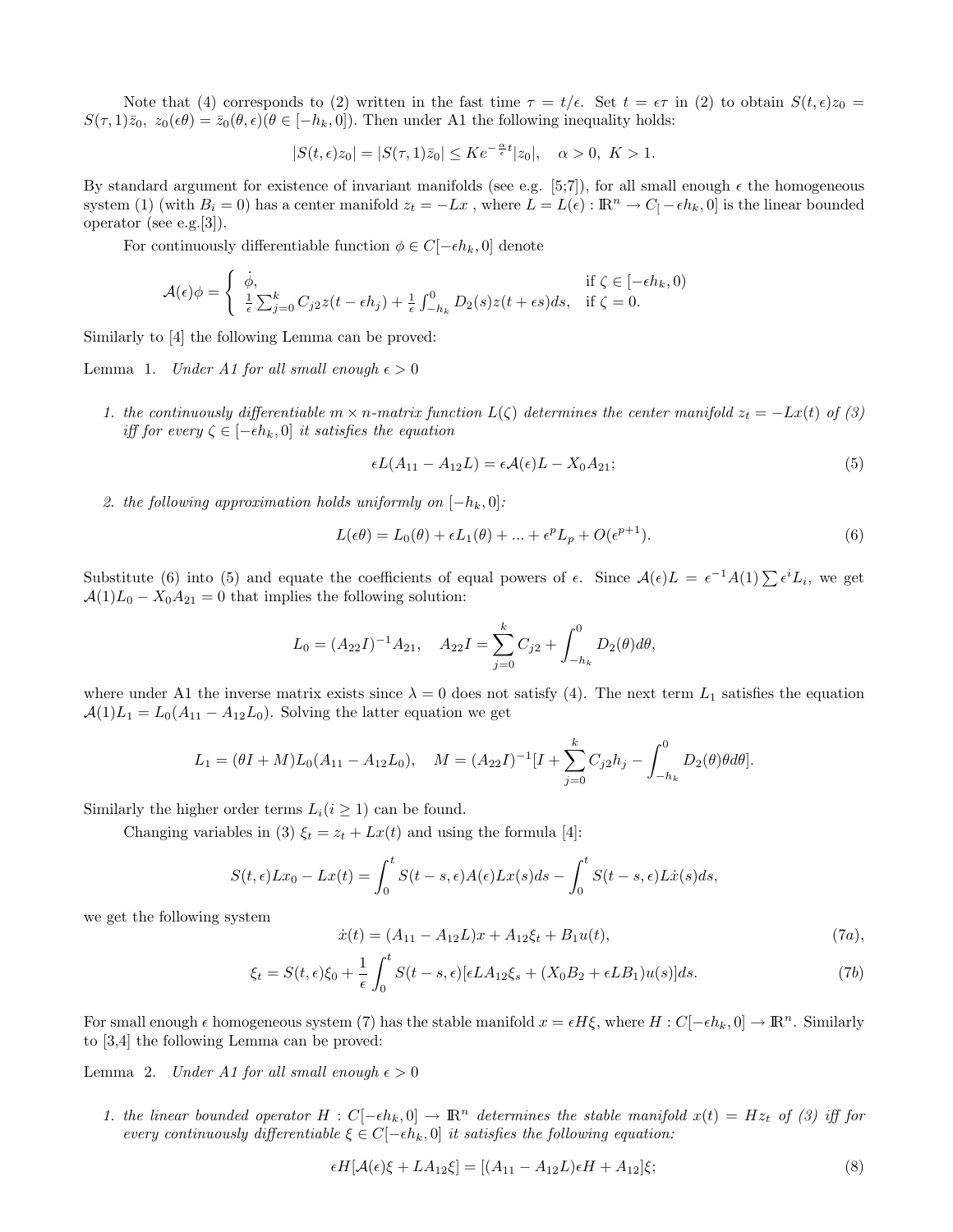2. the following approximation holds :

$$
H\xi = H_0\bar{\xi} + \epsilon H_1\bar{\xi} + \dots + \epsilon^p H_p\bar{\xi} + O(\epsilon^{p+1}|\xi|),
$$

where  $\xi \in C[-\epsilon h_k, 0], \ \bar{\xi}(\theta, \epsilon) = \xi(\epsilon \theta) \ (\theta \in [-h_k, 0]), \ \bar{\xi} \in C[-h_k, 0].$ 

Substitution of  $\sum \epsilon^i H_i$  and  $\epsilon^{-1} \mathcal{A}(1) \bar{\xi}$  for H and  $\mathcal{A}(\epsilon) \xi$  into (8) and equating the like coefficients of  $\epsilon$  leads to the equations for  $H_i$  determination. Thus, for  $H_0$  we get the equation  $H_0\mathcal{A}(1)\overline{\xi} = A_{12}\overline{\xi}$ . The latter equation by Lemma 2 has a solution, determining the stable manifold  $x = H_0 \bar{\xi}$  of the system

$$
\dot{x}(\tau) = A_{12}\bar{\xi}_{\tau}, \quad \dot{\bar{\xi}}(\tau) = A_{22}\bar{\xi}_{\tau}, \quad A_{i2}\bar{\xi}_{\tau} = \sum_{j=0}^{k} C_{ji}\bar{\xi}(\tau - h_j) + \int_{-h_k}^{0} D_i(\theta)\bar{\xi}(\tau + \theta)d\theta \ (i = 1, 2).
$$

This solution is given by

$$
H_0\bar{\xi} = A_{12}I \cdot (A_{22}I)^{-1}[\bar{\xi}(0) + \sum_{i=0}^k C_{i2} \int_{-h_i}^0 \bar{\xi}(s)ds + \int_{-h_k}^0 \int_{-h_k}^s D_2(r)dr\bar{\xi}(s)ds]
$$

$$
- \sum_{i=0}^k C_{i1} \int_{-h_i}^0 \bar{\xi}(s)ds - \int_{-h_k}^0 \int_{-h_k}^s D_1(r)dr\bar{\xi}(s)ds],
$$

where  $A_{12}I = \sum_{i=0}^{k} C_{i1} +$  $r<sup>0</sup>$  $-\frac{1}{2}h_k D_1(s)ds$ . Really substituting the latter expression for  $H_0$  into the equation for  $H_0$ and further integrating by parts, we get an identity. Similarly the higher order terms  $H_i$  ( $i \geq 1$ ) can be found.

After the next change of variables  $\eta(t) = x(t) - \epsilon H \xi_t$  we obtain the decoupled system

$$
\dot{\eta}(t) = (A_{11} - A_{12}L)\eta(t) + [B_1 - \epsilon H L B_1 - H X_0 B_2]u(t),
$$
\n(9*a*),

$$
\xi_t = S(t,\epsilon)\xi_0 + \frac{1}{\epsilon} \int_0^t S(t-s,\epsilon)[\epsilon LA_{12}\xi_s + (X_0B_2 + \epsilon LB_1)u(s)]ds.
$$
\n(9b)

Expressing x and z in terms of  $\eta$  and  $\xi$  from the formulas for the variables changes we get

Theorem 1. Under A1 for all small enough  $\epsilon$  there exists a nonsingular transformation  $T: \mathbb{R}^n \times$  $C[-\epsilon h_k, 0] \to R^n \times C[-\epsilon h_k, 0]$  given by

$$
\begin{pmatrix} x \\ z \end{pmatrix} = \begin{pmatrix} I & \epsilon H \\ -L & I - \epsilon LH \end{pmatrix} \begin{pmatrix} \eta \\ \xi \end{pmatrix} = T \begin{pmatrix} \eta \\ \xi \end{pmatrix}, \quad T^{-1} = \begin{pmatrix} I - \epsilon HL & -\epsilon H \\ L & I \end{pmatrix}, \tag{10}
$$

that transforms  $(3)$  to the purely-slow system  $(9a)$  and the purely-fast system  $(9b)$ . The following approximation is valid:

$$
T = T_0 + \epsilon T_1 + \dots + \epsilon^p T_p + O(\epsilon^{p+1}).\tag{11}
$$

The expansion (11) can be easily obtained from (10) by using expansions of  $L$  and  $H$ .

# 2. Some applications

Consider linear state-feedback design for (1). To alleviate difficulties caused by high-dimensionality and ill-conditioning resulting from interaction of slow and fast dynamic modes, we approximately decompose (1) into the slow and the fast subsystems. The n-th order slow system is

$$
\dot{x}^s(t) = A_0 x^s(t) + B_0 u^s(t), \quad A_{21} x^s(t) + A_{22} I \cdot z^s(t) + B_2 u^s(t) = 0, \quad x^s(0) = x^0,
$$
\n(12)

where

$$
A_0 = A_{11} - A_{12}I \cdot (A_{22}I)^{-1}A_{21}, \quad B_0 = B_1 - A_{12}I \cdot (A_{22}I)^{-1}B_2,
$$

and  $x^s, z^s, u^s$  are the slow parts of  $x, z, u$  in (1). Note that (12) results from (1) by setting  $\epsilon = 0$ . The m-the order fast system in the  $\tau = t/\epsilon$  is

$$
\dot{z}^f(\tau) = \sum_{j=0}^k C_{j2} z^f(\tau - h_j) + \int_{-h_k}^0 D_2(\theta) z^f(\tau + \theta) d\theta + B_2 u^f(\tau), \quad z_0^f = (A_{22}I)^{-1} A_{21} x_0 + z_0,
$$
\n(13)